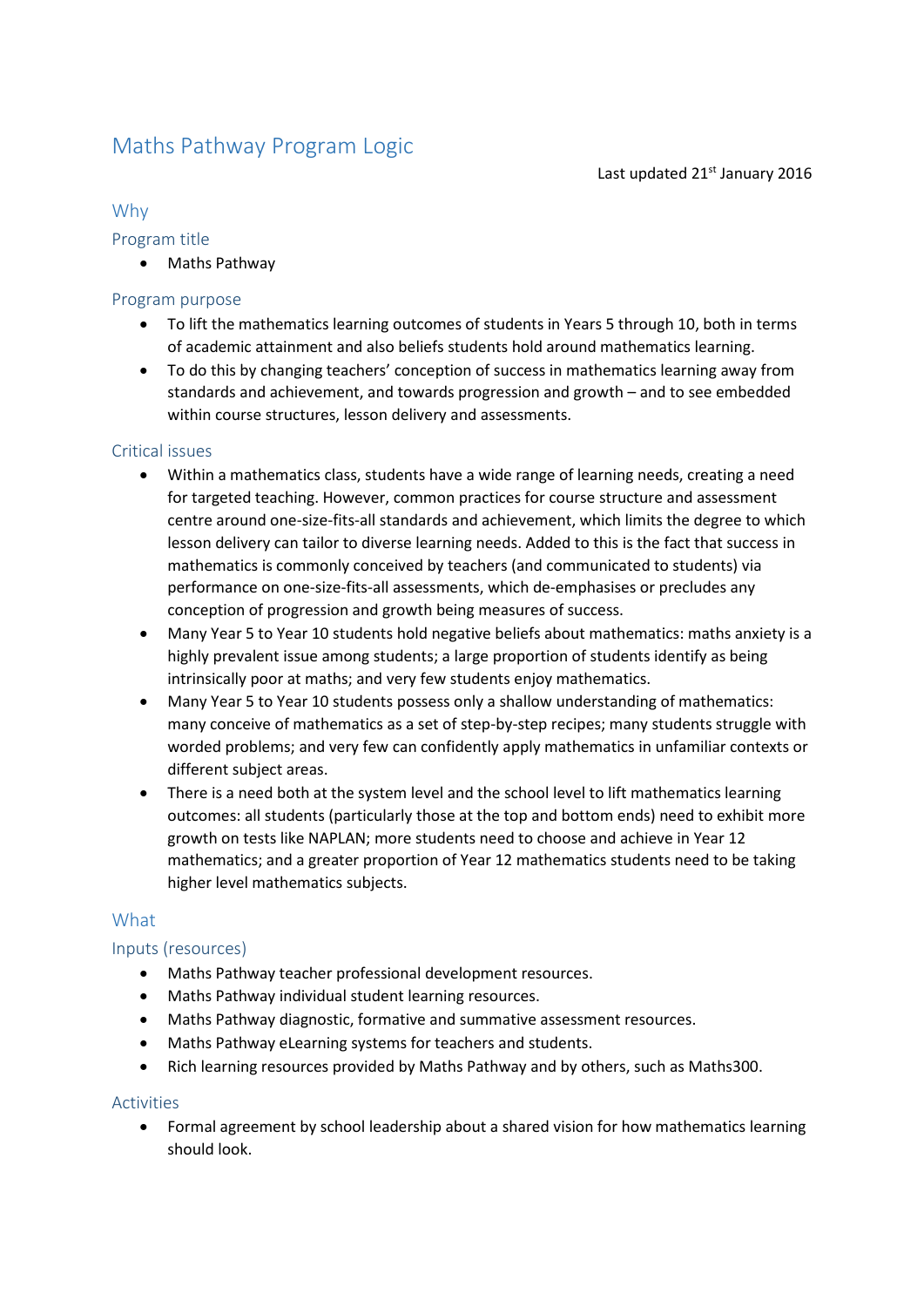- Two-day training for a number of mathematics teachers in the school who will lead professional development for the rest of the teaching team, lead change within the school, and be connected with a network of teachers across other schools doing the same. Any teachers who have been through this two-day training are referred to as "in-school trainers".
- Implementation of the new learning model across one or two cohorts of students generally Year 7 for secondary, or Years 5 & 6 for primary. This learning model includes a change to the way the mathematics course is structured, delivered and assessed such that growth along a continuum is the common focus and each student's learning needs are being precisely targeted. The model includes a set of classroom practices intended to create a positive and productive learning environment, have a variety of individual, small group and whole-class rich learning, enable deep feedback and goal-setting, inculcate intrinsic motivation, and contain data-driven targeted intervention.
- A professional development course delivered throughout a semester, run by the "in-school trainers" with all members of the teaching team. This involves regular meetings, collective accountability to student growth data, video and written professional development resources, and reflection on classroom practice. The professional development aims to equip teachers with everything needed to implement the model successfully, and leads naturally into a process of ongoing collaborative innovation driven by data.
- In subsequent years, new grade levels of students are included in the implementation until all students in Years 5 to 10 are included. Any teachers new to the learning model also go through the professional development course, guided by "in-school trainers".
- Ongoing change leadership activities undertaken by in-school experts, supported by the Maths Pathway organisation and by the community of Maths Pathway teachers. This includes positive engagement with stakeholders such as parents and school leadership, as well as positive support of all teachers undergoing the transition.
- Participation by in-school experts in community events throughout each year that keep the Maths Pathway Teacher Community connected, including a refresher PD course once a year and STEM engagement days for students.

#### Recipients

- Year 5 to 10 students and their teachers.
- At least a full grade level of students within a school at a time.
- Schools of any sector, including regional schools and schools with low ICSEA values.

#### Assumptions/constraints

- Access to a computer device for every student in every mathematics class, such as a desktop computer, laptop or iPad.
- Relatively reliable internet connection to the school, and a way for students to reliably access that connection, such as via a reliable wi-fi network.

# **Outcomes**

#### Short term outcomes (0.5 to 1 years after)

- Outcome 1
	- o Description: Average student growth of at least 1 year per year in each school
	- o Success indicator / key performance indicator: Maths Pathway assessments showing average growth rate of at least 100% across the school
	- o Data store: Maths Pathway system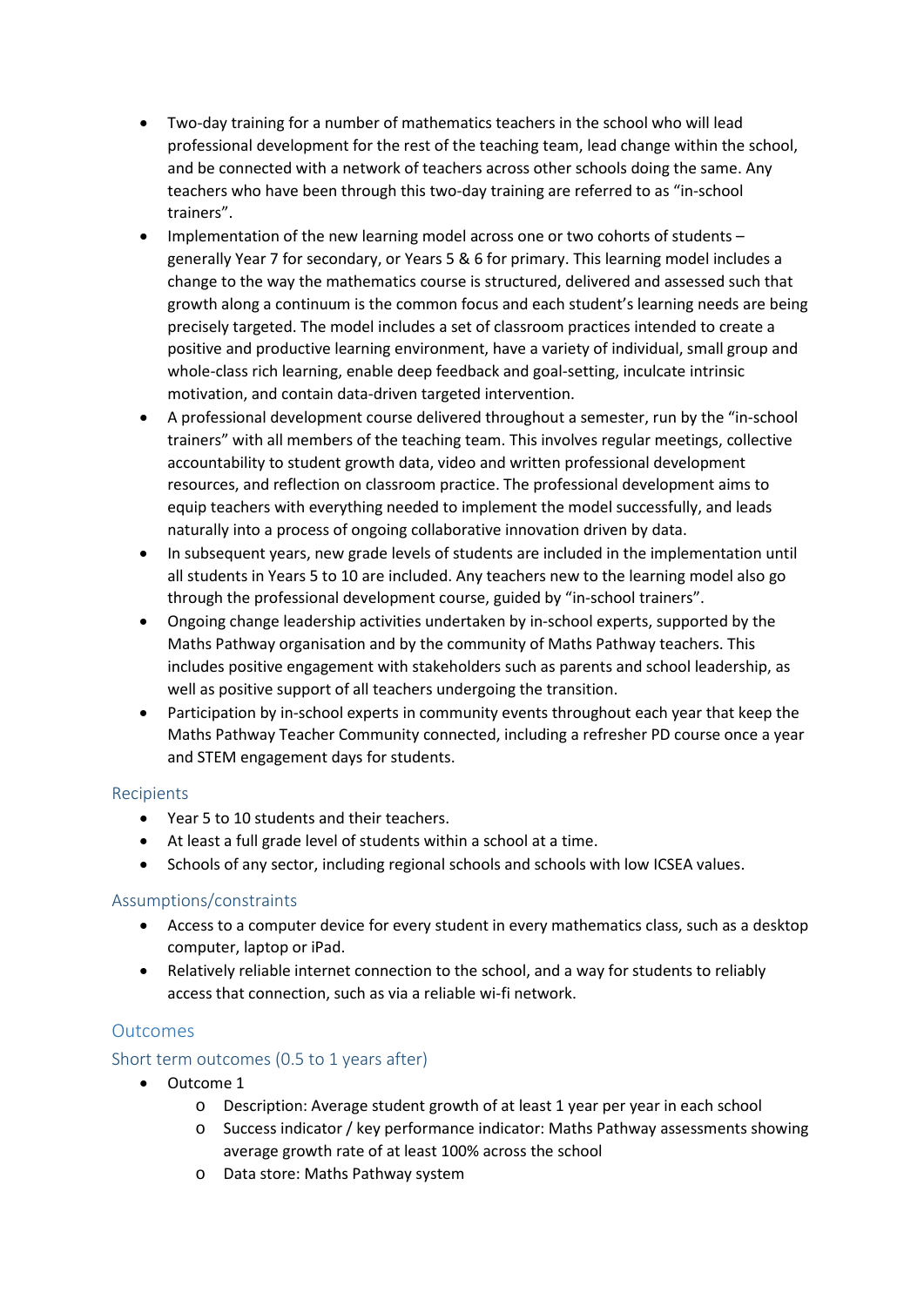- Outcome 2
	- o Description: Reduced rates of mathematics anxiety.
	- o Success indicator / key performance indicator: Fewer students feeling at all anxious about maths, or students feeling anxious about mathematics to a lesser degree.
	- o Data store: Unknown.
- Outcome 3
	- o Description: Reduce student self-perception of being intrinsically poor at mathematics.
	- o Success indicator / key performance indicator: Fewer students identifying as being intrinsically poor at mathematics, or more students believing that they are capable of learning and growing in mathematics.
	- o Data store: Unknown.
- Outcome 4
	- o Description: Students enjoying mathematics more.
	- o Success indicator / key performance indicator: More students enjoying learning mathematics, or fewer students hating mathematics.
	- o Data store: Unknown.
- Outcome 5
	- o Description: Students better understanding how mathematics works.
	- o Success indicator / key performance indicator: More students able to explain and justify why the mathematical techniques they use work, or fewer students conceiving of mathematics as a set of step-by-step recipes.
	- o Data store: Unknown.
- Outcome 6
	- o Description: Students better able to solve non-routine problems.
	- o Success indicator / key performance indicator: More students able to solve worded problems, or more students able to solve problems posed in an unfamiliar form.
	- o Data store: Unknown.
- Outcome 7
	- o Description: Students able to apply mathematics across contexts.
	- o Success indicator / key performance indicator: More students able to apply mathematics in different subject areas, or more students able to apply mathematics to real-world projects.
	- o Data store: Unknown.

#### Medium term outcomes (3 years after)

- Outcome 1
	- o Description: Average student growth of at least 1.5 years per year
	- o Success indicator / key performance indicator: Maths Pathway assessments showing average growth rate of at least 150% across the school
	- o Data store: Maths Pathway system
- Outcome 2
	- o Description: Improvement to the growth between NAPLAN tests compared with historically for the same school on three measures:
	- o Success indicator / key performance indicator: Three indicators: 1. The median of the improvement of all students. 2. The mean of the improvement of the bottom 10% of students. 3. The mean of the improvement of the top 10% of students.
	- o Data store: Detailed NAPLAN results given to the school